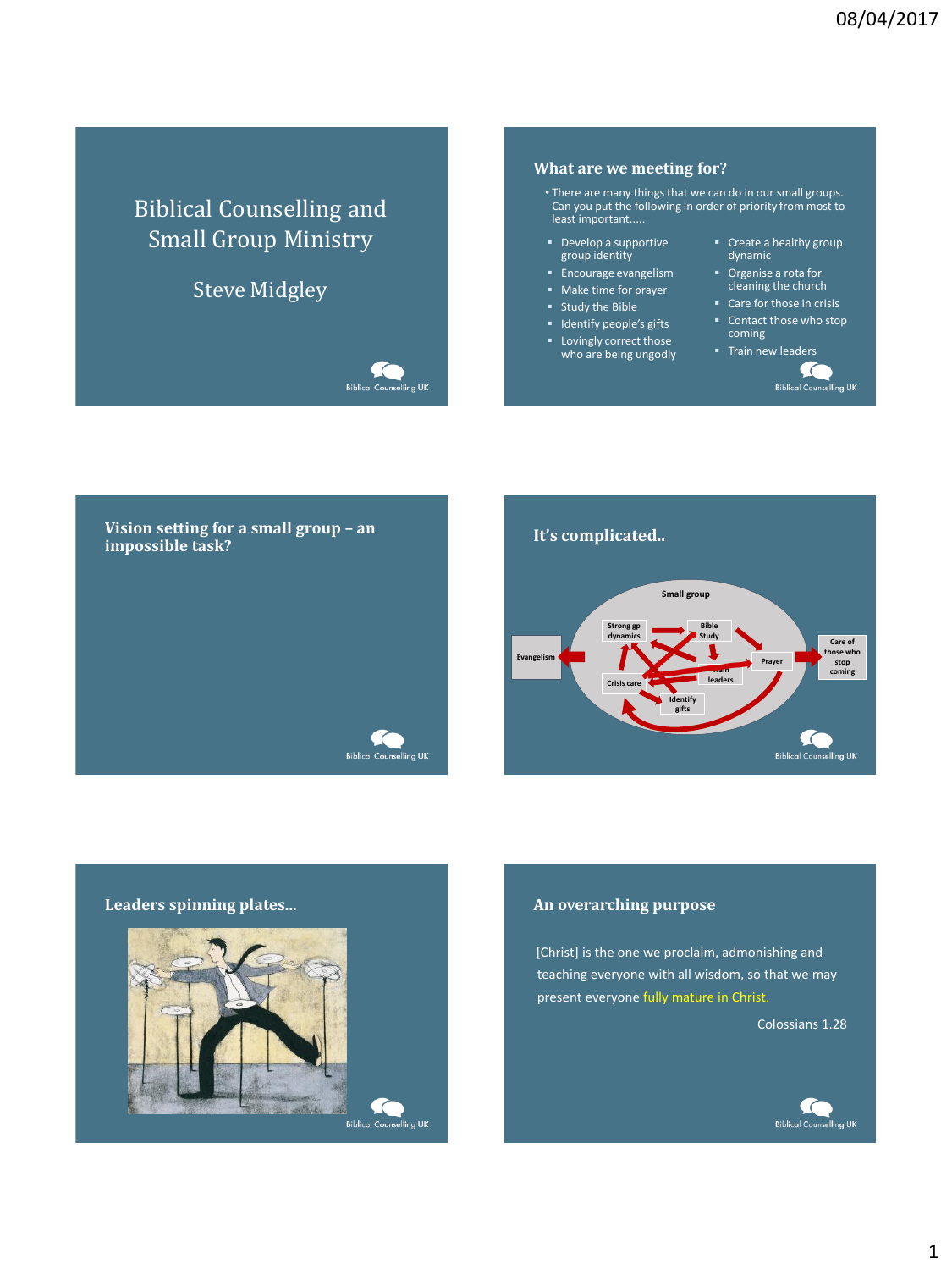# **An overarching purpose**

So Christ himself gave the apostles, the prophets, the evangelists, the pastors and teachers, to equip his people for works of service, so that the body of Christ may be built up until we all reach unity in the faith and in the knowledge of the Son of God and become mature, attaining to the whole measure of the fullness of Christ

Ephesians 4:11-13

#### $\subset$ **Biblical Counselling UK**

#### **An overarching purpose**

And we all, who with unveiled faces contemplate the Lord's glory, are being transformed into his image with ever-increasing glory, which comes from the Lord, who is the Spirit.

2 Corinthians 3.18



#### **An overarching purpose**

And we know that in all things God works for the good of those who love him, who have been called according to his purpose. For those God foreknew he also predestined to be conformed to the image of his Son

Romans 8.28-29

fo **Biblical Counselling UK** 

#### **An overarching purpose**

Consider it pure joy, my brothers and sisters, whenever you face trials of many kinds, because you know that the testing of your faith produces perseverance. Let perseverance finish its work so that you may be mature and complete, not lacking anything.

James 1.2-4



### **Sanctification**

The work of God's free grace whereby we are renewed in the whole man after the image of God and are enabled more and more to die unto sin and live unto righteousness

Shorter Westminster Catechism



#### **How does this sanctification happen?**